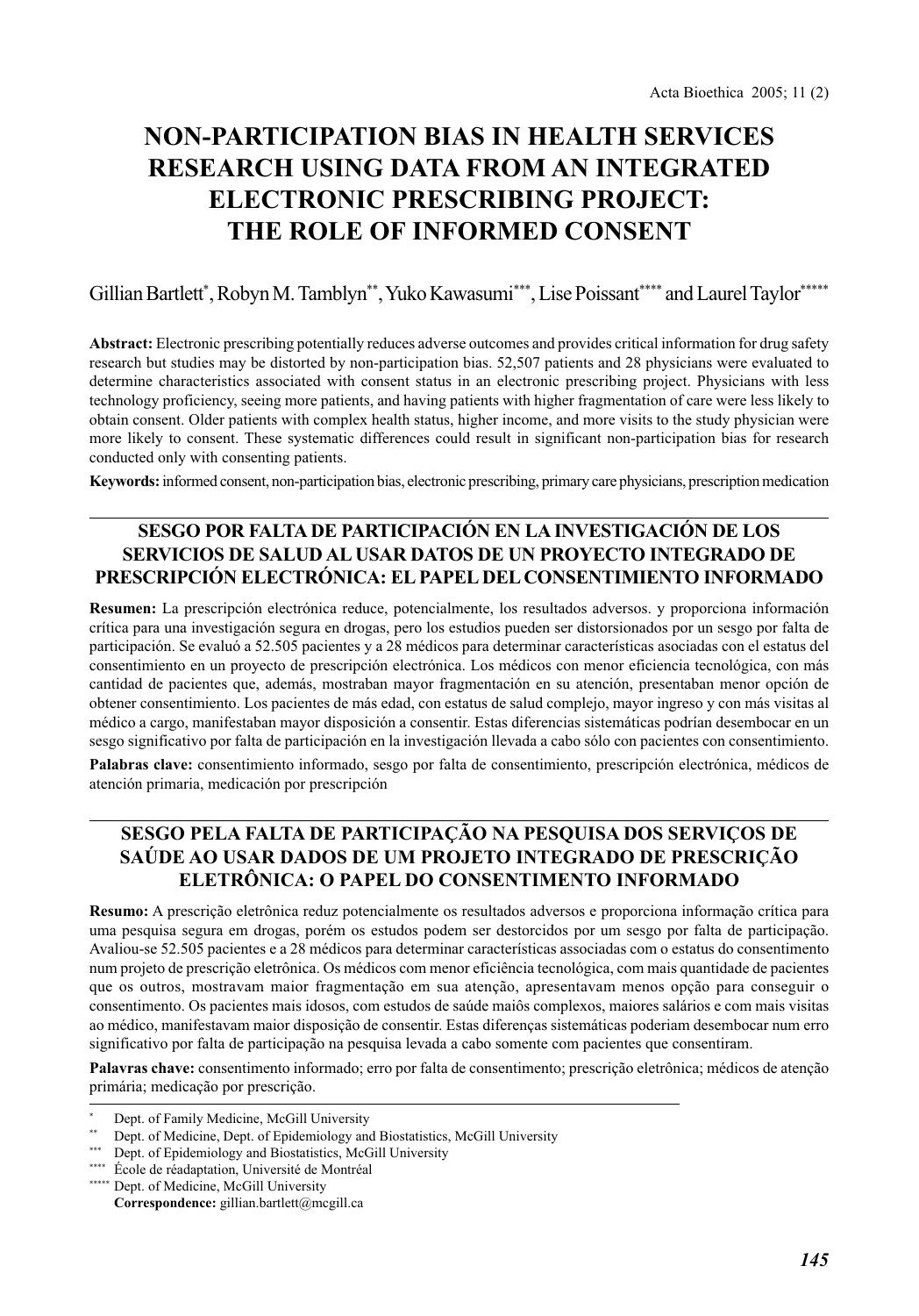## **Introduction**

In our current era of expanding utilization of technology in health care, information from health care encounters is increasingly being recorded electronically*(1,2)*. Integrated electronic prescribing systems provide a new set of tools that allow timely information to be used to improve the safety and effectiveness of prescribing decisions*(3-8)*. An advantage of integrated prescribing systems compared to traditional methods is that information is readily available to health professionals as patients enter and re-enter the health care system. In addition, these systems provide decision support, alerts and reminders for care options that improve prescribing choices and patient care*(9-11)*. Medical conditions that pose a health danger can be permanently flagged in an electronic environment to greatly reduce or eliminate medical errors*(5, 8, 11-14)*.

As well, integrated electronic prescribing systems provide a wealth of information from diverse sources including administrative records, private community pharmacy records and the electronic prescribing application database*(4, 9)*. Clinical, health services and population health research, which normally relies on painstaking data collection on samples of the population to address questions that are crucial in defining optimal therapeutic treatment, adverse drug reactions and evidencebased decision making, can benefit greatly from improved access to this data*(1, 14, 15)*. While the computerization and coding of prescription and health information is an important resource for researchers as well as clinicians, the realization of the benefits of such a system will be restricted to those patients who consent to their prescription records being released to their treating physician. If a patient does not provide this consent, either because they truly do not want to release their records or they are not offered the opportunity to participate by the physician, then these «non-consenting» patients will not experience direct benefits from the system. Furthermore, any research that is restricted to the data collected on the consenting patients will include a certain amount of bias due to non-participation. The degree and magnitude of this bias will depend on whether participants are significantly different from nonparticipants*(16)*.

Studies of bias introduced by authorization for the secondary use of information from electronic health records provide some insight into the type and magnitude of bias that may be introduced by the informed consent process. In Minnesota, legislation was passed in 1977 that required a signed general authorization to release medical records for research purposes (Minnesota Statute 144.335: «Patient Consent to Release Records»). Studies of the impact of this legislation found higher refusal rates for some sub-groups, such as middle aged or younger patients, women and patients with mental health concerns*(17, 18)*. When the potential effects of authorization bias were studied in a Mayo Clinic, researchers found a refusal rate of 20.7% with higher rates for younger women and patients with sensitive diagnoses*(18)*. These findings have been substantiated in urban family practice centers*(19)* and hospital settings where researchers determined that more severely ill patients are more likely to refuse or not be approached about consent*(20)*. Other studies examining the role of socioeconomic status and patient education indicate that the informed consent process may be limiting research to more affluent or better educated patients*(21-23)*.

Another factor that may play a role in obtaining patient consent includes the role of the physician*(21, 22, 24, 25)*. For example, the availability of an extensive prescription drug profile may cause physicians to preferentially enroll patients that they see on a regular basis or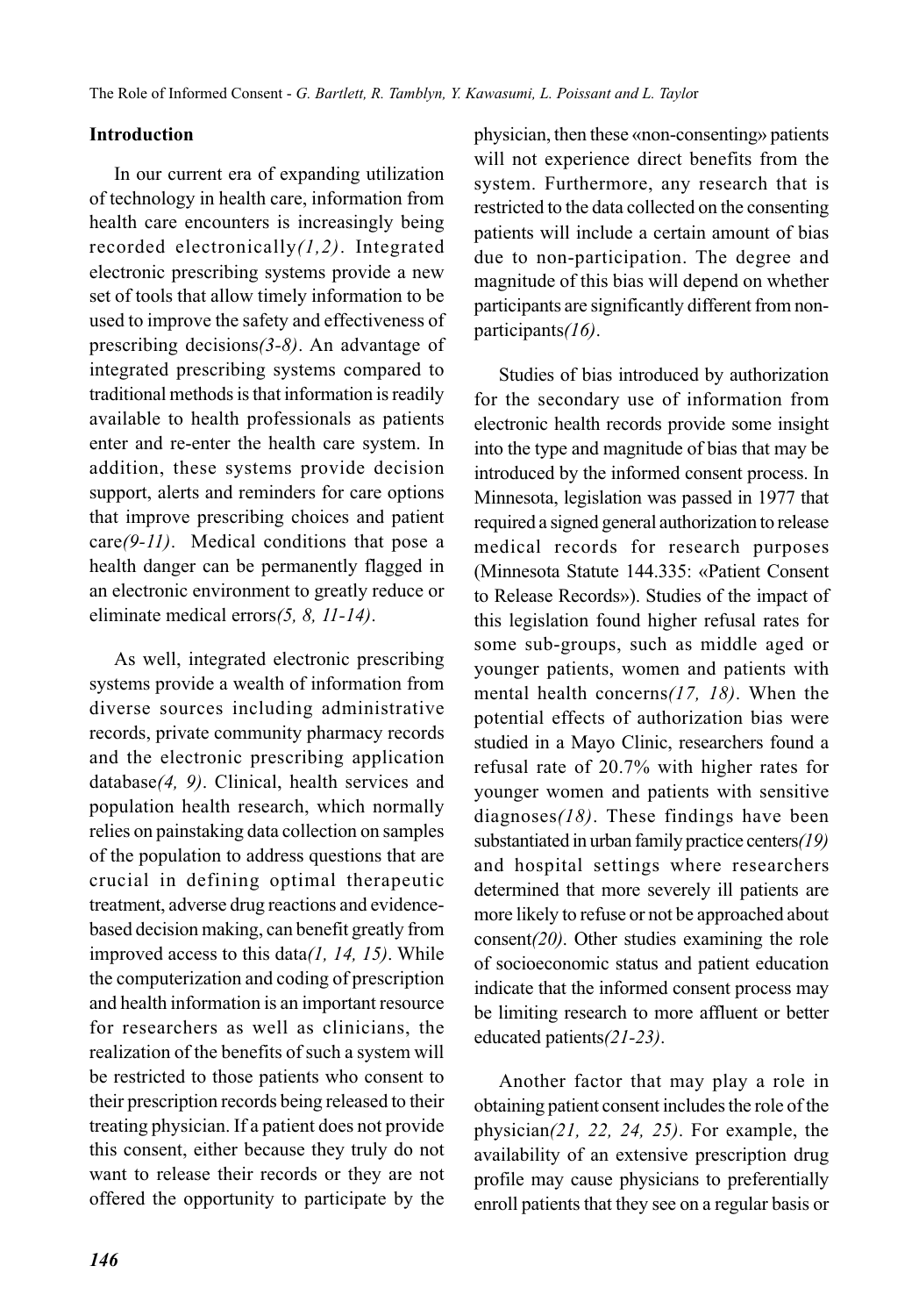for whom records are available (i.e. publicly insured patients whose records are provided by the administrative database and are more complete). Physicians may also be unwilling to offer patients the opportunity to participate if they do not see themselves as the «responsible» physician for the drug management*(11)*. This has been illustrated in a Dutch study, in which physicians varied in their perception of responsibility for their patients' treatment regimens*(26)*. This variation in responsibility will likely have an impact on the effort made by the physicians when recruiting patients. Obtaining informed consent from a patient often places a significant burden on physicians and this may be a critical factor in determining how many patients are even approached by the physician*(21,24,25)*. This appears to be particularly true for the case of single, acute consultations*(21)*.

To date, a detailed investigation of the characteristics of patients who consent versus those who do not for projects that involve the use of information technology has not been conducted. No study that we know of has simultaneously investigated the role of both physicians and patients in obtaining consent. The objective of this study was to evaluate the characteristics of patients, physicians and their relationship that determines participation in a research project utilizing an integrated electronic prescribing system.

## **Methods**

## *The MOXXI System*

The Medical Office of the Twenty First Century (MOXXI), a prototype for a fully integrated electronic prescription system, links information from primary care physicians and retail pharmacies for patients in a geographically circumscribed area in Montreal, Canada. Physicians are equipped with wireless mobile personal digital assistants (PDA) and given the

MOXXI system with access to complete prescription information for consenting patients. This provides a significant added value to physicians as 40% of prescriptions are written by other physicians (data provided by IMS Canada, 1999)*(27)*. Patient information is retrieved by real-time integration with the beneficiary, prescription and medical services claims files of the provincial health insurance board and with private pharmacy computer networks.

### *Study Design & Population*

This study was conducted with family physicians who agreed to participate in the MOXXI III trial. Eligible physicians were 30 years of age or older, in full-time, community based fee-for-service practice. Patient consent documents and brochures were delivered to the 28 participating physicians starting in June, 2002. The date the documents were delivered was considered the beginning of the enrollment period and the end of the enrollment period was September 1, 2003. The physician's practice population was defined using medical services claims and thus potentially eligible patients who could grant access to prescription information were identified. Eligible patients were persons who had made at least one visit to the study physician during the enrollment period. As the MOXXI integrated electronic prescribing systems uses information from Quebec provincial administrative databases as well as pharmacies and community based physicians, access was granted to denominalized patient information by the provincial Privacy Commissioner *(Commission d'accès à l'information)*. Consenting patients were assigned to the participating physician to whom they gave the first consent and the date of the consent was recorded electronically. Nonconsenting patients were assigned using medical billing information to determine the first participating physician visited after the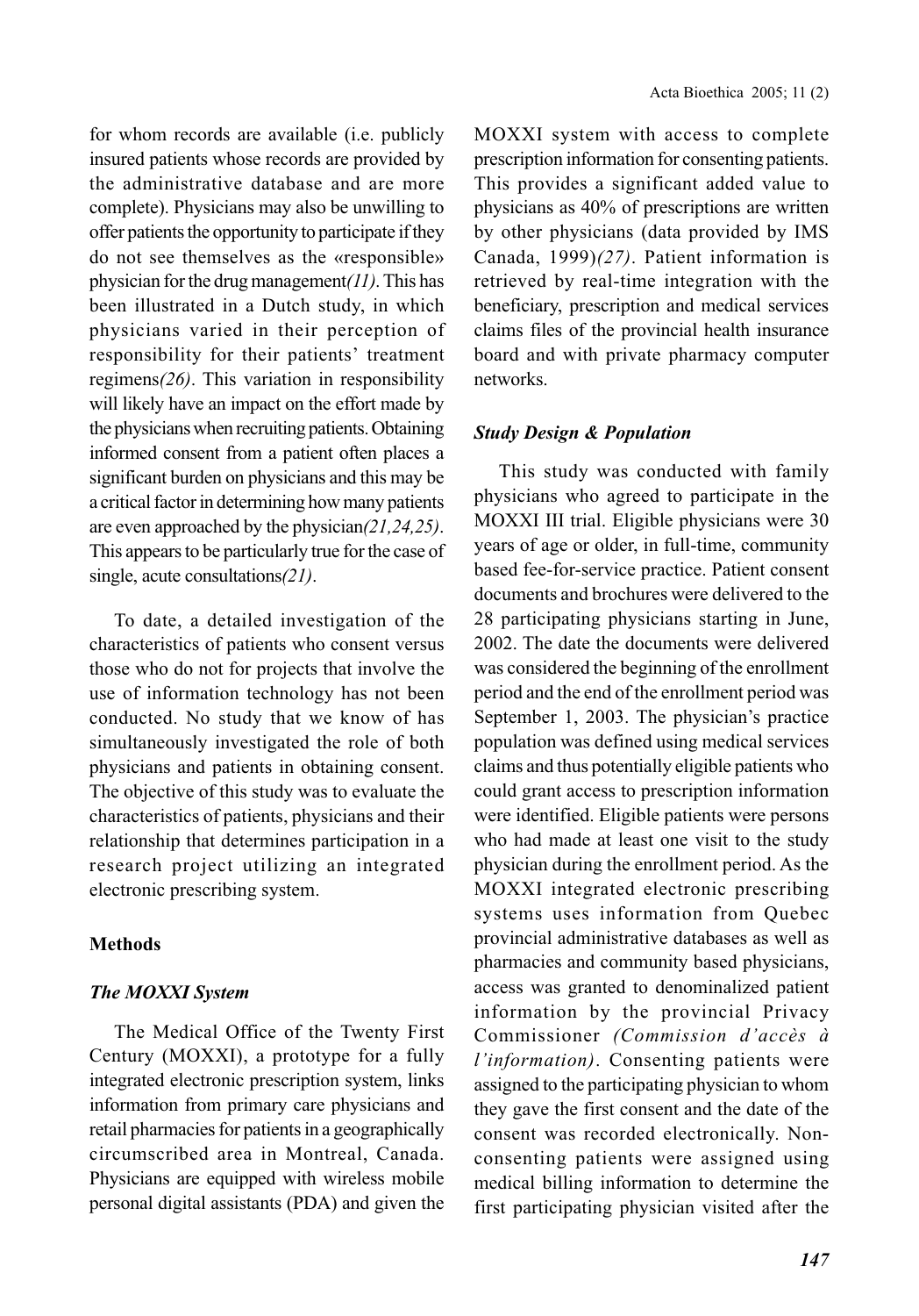beginning of the enrollment period. For nonconsenting patients within a physician's practice, prescription and medical services information from administrative databases were available in a de-identified format. Ethics approval for the study was provided by the McGill Faculty of Medicine Institutional Review Board.

## *Measurement*

*Physician characteristics* included factors that may place constraints on the physicians' time (number of practice settings, number of patients seen in a day) as well as the physicians' facility with the electronic prescribing system (ease of use, intentions to use the system, familiarity with computers). The number of practice settings was measured using codes from the medical billing databases, *patient volume* measured as the number of patients with a medical visit divided by number of distinct days with at least one billing for a medical visit. Computer efficacy was measured by a physician's ease of use with the system, *intention to use* the system, and general *computer self-efficacy*. Ease of use with the MOXXI system was based on the time the physician took to complete a standardized task performed two weeks after the physician started using the system. For this task the physician was required to write three new prescriptions using the electronic pad. The intention to use the system and computer self-efficacy (familiarity and comfort using computers) was measured using questions from the Technology Acceptance Model*(28,29)* rated using a 5-point Likert scale with opinion descriptors («1» for strongly disagree and «5» for strongly agree). The questionnaire was available on-line through the personal digital assistants (PDA), and study physicians completed the questionnaire after a 3-hour training session.

*Patient-physician relationship characteristics* were measured to identify mutual characteristics

that might influence consent status. In Quebec, there are two official languages, French and English. To measure potential communications difficulties, a physician and a patient with the same primary language preference (French-French or English-English) were considered to have *concordance of primary language. Concordance for gender* was also assessed based on the sex of the study physician and their patients.

*Patient characteristics* that might influence consent included demographic variables (age and socioeconomic status), health status (comorbidities, severity of illness), continuity of care (how often the patient visited other family physicians), and summaries of prescription medication use (counts of unique medications as well as medications used to treat mental health problems or medications with a potential for misuse/abuse). Age was measured categorically (to protect patient identification no date of birth was available for nonconsenting patients) and postal codes were used to obtain census approximations for *household income(30)*. Co-morbidity and severity of illness were assessed 6 months before the start of the enrollment period using diagnostic codes recorded in medical service claims and hospitalization discharge records to determine the *Charlson comorbidity index(31-33), number of specialists visited* and t*he number of emergency room visits*. Continuity of care was measured by the *number of non-participating family physician visits* made by the eligible patients using algorithms developed by the coinvestigators *(34)*. For patients with continuous public drug insurance, information on prescription medication use was summarized. This included a count of the *number unique medications dispensed* from all prescribing physicians during the enrollment period and whether a patient was dispensed a *medication of potential abuse/misuse or a medication used to treat a mental health problem(35,36)*.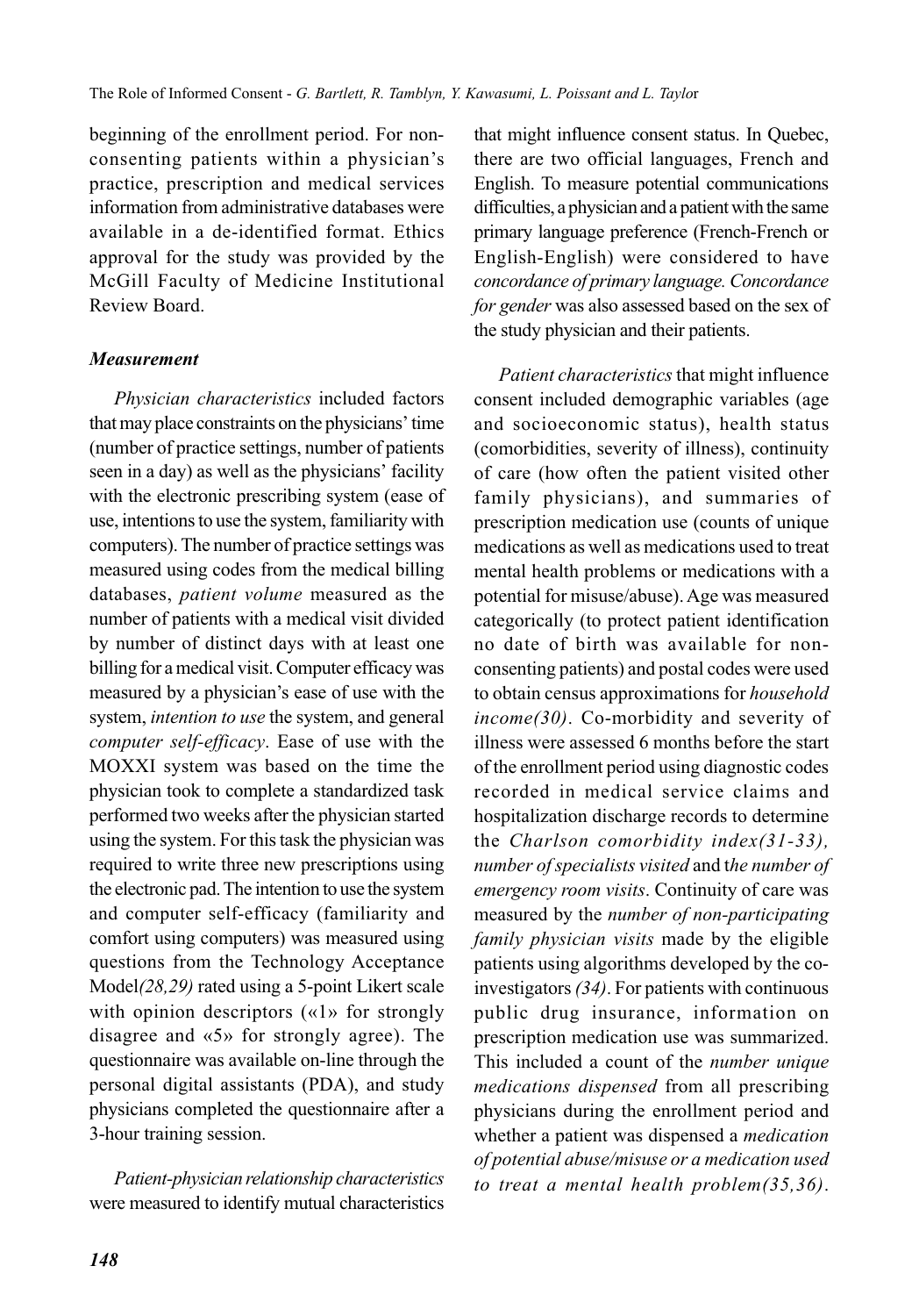Medications of potential abuse and/or misuse included opioids (narcotics), barbiturates, benzodiazepines and amphetamines as classified using the American Hospital Formulary (AHF codes 28:08:08; 28:08:12; 28:12:04; 28:12:08; 28:20). Medications used to treat mental health problems included antidepressants, anti-psychotics and lithium (AHF codes 28:16:04; 28:16:08; 28:28).

### *Data Sources*

Three data sources were used to assess potential predictors of consent. First, the provincial health insurance board *(Régie de l'assurance maladie du Québec: RAMQ)* and the Ministry of Health administrative databases were used to assess service use and beneficiary characteristics. The validity of these databases has been previously established for healthcare research*(37-39)*. The RAMQ *beneficiary demographic database* provided data on age, sex, postal-code linked data on income and education based on 2001 Statistics Canada enumeration area mapping*(30)*, patient language preference and prescription drug insurance status. The *medical services claims database provided* information on the beneficiary, date, type, provider, and location of service delivery (e.g. inpatient, emergency, clinic) for all medical services remunerated on a fee-for-service basis (approximately 86% of all services)*(40)*. The *hospitalization database* provided admitting and discharge diagnoses for all acute care hospitalizations in Quebec based on medical archivist review and coding of the hospital record. The *prescription claims database* and *retail pharmacy* data provided information on each drug dispensed including the drug name, quantity, date and duration for each prescription, the prescribing physician, and the dispensing pharmacy. Second, data on consent status and physician responses to online questionnaires was retrieved from the MOXXI server. Data from all sources are linked by an encrypted health insurance number (RAMQ number), a unique identifier for each Quebec resident, with a look-up table for all consenting patients. Finally, physician demographics were provided by RAMQ and the Quebec College of Physicians *(Collège des Médecins du Québec)* and include sex, language preference, location of graduating medical school, year of graduation, and medical specialty. Physician data was linked through the medical license number. The occurrence of visits to the study physician during the study period was determined by information retrieved from medical services claims database. The existence of one or more prescriptions during follow-up was determined from the pharmacy records retrieved for each patient daily from the RAMQ and retail pharmacies.

#### **Statistical Analyses**

Frequency distributions of physician and patient characteristics were determined and the means, standard deviations (sd) and ranges were reported for continuous variables (p-values were not reported as the large sample size would make even minor differences statistically significant). Multivariate logistic generalized estimating equations (GEE) were used to investigate whether patient or physician characteristics increased the probability of consenting to participate. Patients were clustered within physicians with an exchangeable correlation structure. The unit of analysis was the patient (with positive consent status as the outcome of interest). Statistical analyses were conducted using SAS 9.1.

## **Results**

During the enrollment period, the study physicians saw 52,444 distinct patients. Patients who were seen only in locations other than the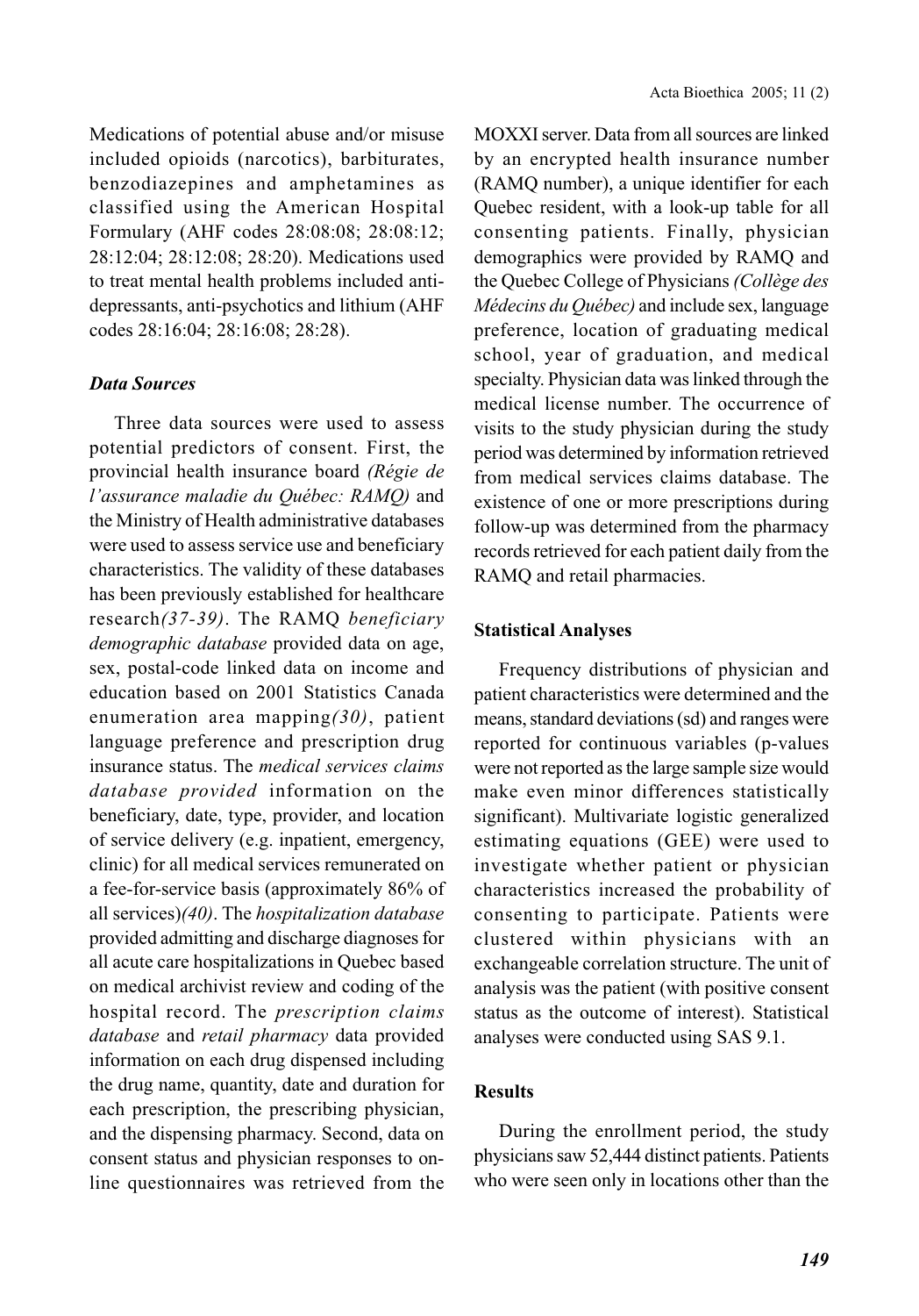community-based office were excluded, and 52,507 patients were eligible to be enrolled in the MOXXI study and  $11,954$  (26.9%) consented to participate. Almost half of the participating physicians were female (46.4%) and 78.5% indicated that their primary language preference was French. Table 1 presents the characteristics and description of practice settings for the study physicians. Enrolment rates varied greatly among the physicians, from 8.8% to almost 75% with the length of the enrollment period lasting an average of one and a half years. Other locations where the physicians might practice besides the community-based office included drop-in clinics, emergency rooms, hospital out-patient clinics and nursing homes.

Table 1. Description of the characteristics and practice setting for study physicians (N=28) during the enrollment period (starting June 2002 to August 2003).

|                                                     | Mean (sd)        | Median  | Range        |
|-----------------------------------------------------|------------------|---------|--------------|
| <b>Practice Setting Characteristics</b>             |                  |         |              |
| Number of practice settings                         | 1.8(1.1)         | 1.5     | $1 - 5$      |
| Total number of unique patients with a clinic visit | 2,472.8 (1340.4) | 2,216.5 | 650-4,770    |
| $No$ of patients seen by physician per clinic day*  | 23.7(5.9)        | 23.6    | 13.4-36.1    |
| <b>Technology Efficacy</b>                          |                  |         |              |
| N° of minutes to complete standardized task         | 2.0(0.97)        | 1.7     | $0.4 - 4.5$  |
| Intention to Use the MOXXI System†                  | 4.3(0.8)         | 5       | $2 - 5$      |
| Computer Self-Efficacy <sup>†</sup>                 | 4.0(0.8)         | 4       | $2 - 5$      |
| <b>Consent Rates</b>                                |                  |         |              |
| $\%$ unique patients who signed a consent form      | 26.9(18.9)       | 18.6    | $8.8 - 75.3$ |
| Length of enrollment period in days                 | 411.6 (71.2)     | 438     | $203 - 448$  |

\* A clinic day is counted if the physician billed for at least one clinic visit for that day.

† Self-report questionnaire measured on a 5-point scale where «5» indicates «Strongly Agree» and «1» indicates «Strongly Disagree».

Table 2 presents the characteristics of patients who consented and patients who were not approached or who refused to consent. Consenting patients tended to be older, have a higher household income, have a higher severity of illness and have greater continuity of care. On average, patients who consented saw their study physician almost two and a half times as often compared to non-consenting

patients (mean of 4.2 visit days versus 2.0, p>0.0001) and had almost twice as many comorbidities (Charlson Comorbidity Index of 0.68 versus 0.34,  $p > .0001$ ). The majority of patients were primarily French-speaking (69.8% of consenting patients and 74.6% of non-participating patients) and over half were female (60.1% and 54.7%, consenting and nonparticipating respectively).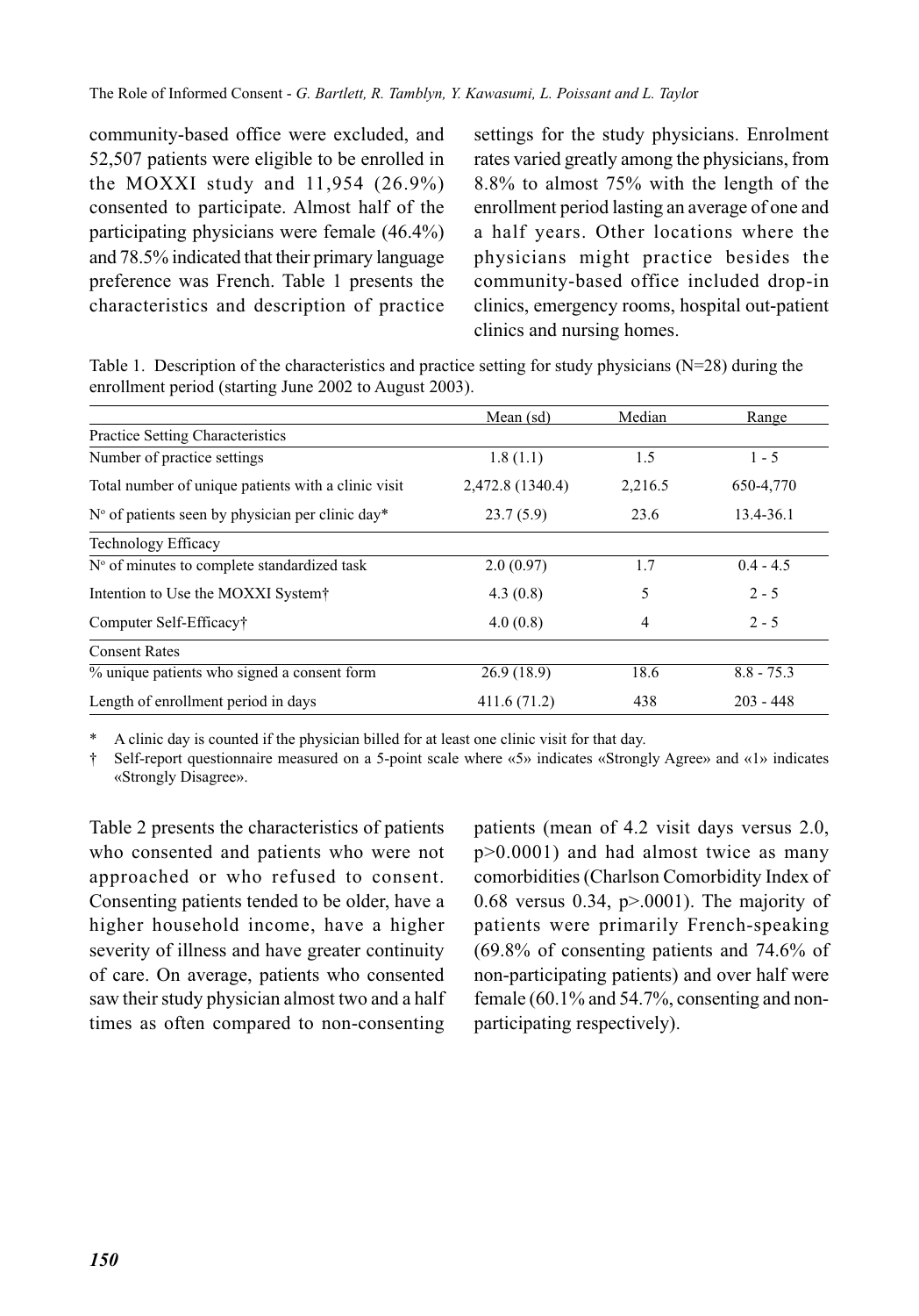|                                                                               | Consented (%)<br>$n=11,954$ |                    | Not Approached or Refused to<br>Consent $(\% )$<br>$n=40,553$ |                     |
|-------------------------------------------------------------------------------|-----------------------------|--------------------|---------------------------------------------------------------|---------------------|
| Relationship to Study Physician                                               |                             |                    |                                                               |                     |
| Concordance for primary language*                                             |                             | 9,350 (78.2%)      |                                                               | 30,158 (74.3%)      |
| Concordance for gender                                                        |                             | 6,853 (57.3%)      |                                                               | 21,137 (52.1%)      |
| Demographics Age (years):                                                     |                             |                    |                                                               |                     |
| $\leq 18$ years                                                               | 477                         | $(3.9\%)$          |                                                               | $11,281$ $(27.8\%)$ |
| $19-43$ years                                                                 |                             | 2,696 (22.5%)      |                                                               | 15,166 (37.3%)      |
| 44-63 years                                                                   |                             | 5,117 (42.8%)      |                                                               | 10,325 (25.4%)      |
| $\geq 64$ years                                                               |                             | 3,664 (30.6%)      | 3,781                                                         | $(9.3\%)$           |
| Household Income (CND \$)†:                                                   |                             |                    |                                                               |                     |
| $\leq 41.276$                                                                 |                             | 2,583 (21,6%)      |                                                               | $10,594$ $(26.1\%)$ |
| $41,277 - 51,574$                                                             |                             | 2,535 (21,2%)      |                                                               | $10,641$ $(26.3\%)$ |
| $51,575 - 62,296$                                                             |                             | 3,240 (27,1%)      |                                                               | 9,788 (24.1%)       |
| $\geq 62,297$                                                                 |                             | 3,596 (30,1%)      |                                                               | 9,530 (23.5%)       |
| Opportunities for Consent and Potential Benefit of Electronic Drug Management |                             |                    |                                                               |                     |
| Visits to study physician during enrollment:                                  |                             |                    |                                                               |                     |
| 1                                                                             |                             | 1,740 (14.5%)      |                                                               | 23,275 (57.3%)      |
| $2 - 3$                                                                       |                             | 4,168 (34.8%)      |                                                               | $12,107$ $(29.8\%)$ |
| $\geq 4$                                                                      |                             | $6,046$ $(50.5\%)$ |                                                               | 5,171 (12.7%)       |
| Public drug insurance coverage: ‡                                             |                             | 5,787 (48.4%)      |                                                               | 15,280 (37.7%)      |
| Comorbidity and Severity of Illness                                           |                             |                    |                                                               |                     |
| Charlson Comorbidity Index $> 0.5$ <sup><math>\dagger</math></sup>            |                             | 4,324 (36.1%)      |                                                               | 8,957 (22.0%)       |
| No. of specialists visited: $\ddagger$                                        |                             |                    |                                                               |                     |
| $\boldsymbol{0}$                                                              |                             | 5,842 (48.8%)      |                                                               | 26,177 (64.5%)      |
| $1 - 2$                                                                       |                             | 5,007 (41.8%)      |                                                               | 12,828 (31.6%)      |
| $\geq 3$                                                                      |                             | $1,105$ $(9.2\%)$  |                                                               | $1,548$ $(3.8\%)$   |
| No. of emergency room visits: $\ddagger$                                      |                             |                    |                                                               |                     |
| $\overline{0}$                                                                | $10,775$ $(90.1\%)$         |                    |                                                               | 36,862 (90.8%)      |
| $1 - 2$                                                                       | 549                         | $(4.5\%)$          | 2,169                                                         | $(5.3\%)$           |
| $\geq 3$                                                                      | 630                         | $(5.2\%)$          | 1,522                                                         | $(3.7\%)$           |
| Continuity of Care                                                            |                             |                    |                                                               |                     |
| No. of visits to non-study physicians: $\ddagger$                             |                             |                    |                                                               |                     |
| $\boldsymbol{0}$                                                              |                             | 8,222 (68.7%)      |                                                               | 24,333 (60.0%)      |
| $1 - 2$                                                                       |                             | 3,171 (26.5%)      |                                                               | 13,543 (33.3%)      |
| $\geq 3$                                                                      | 561                         | $(4.6\%)$          |                                                               | 2,677 (6.6%)        |

Table 2. Patients' characteristics (N= 52,507) in relationship to consent status.

\* Patient's and physicians' language preference is determined from administrative records that indicate the preferred language of communication: English or French. Concordance occurs when the stated language preference is the same for the physician and the patient.

† Household income is (Canadian \$) based on census track information for 6-digit postal code.

‡ Measured for the 6 months prior to the start of the enrollment period for the patient's study physician.

Table 3 presents the adjusted likelihood (odds ratios with 95% confidence intervals) for patient and physician characteristics that may have influenced whether patients consented to participate. All characteristics included in the model that adjusted for clustering among physicians were significant; however, status of public drug insurance was collinear with patient age and was removed from the model. The main characteristics that positively influenced consent were patient age with a 13-fold increase in probability, patient household income (up to 32% increase), the number of opportunities for consent with an 11-fold increase in probability, the physician's intention to use the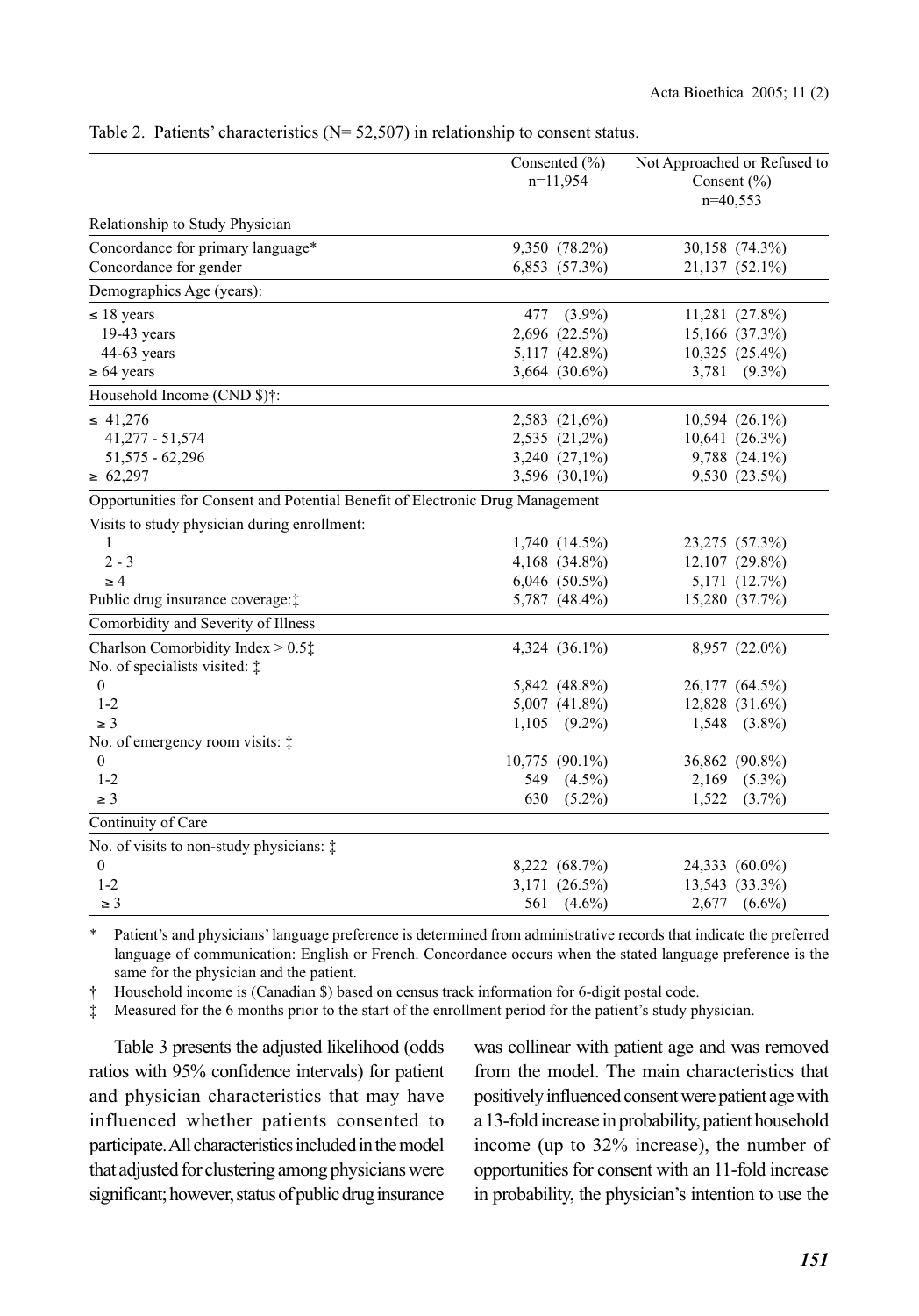system (74% increase) and severity of illness for the patient  $(10\% - 47\%)$  increase). The main characteristics that negatively influenced consent were an increase in the number of patients seen by the study physician per clinic day, with an increase of 5 patients decreasing the probability of consenting by 30% and poor continuity of care with more than 3 visits to other family physicians before the enrollment period decreasing the probability of consent by over 60%. A decrease in proficiency with the MOXXI system as measured by the completion of a standardized task also significantly decreased the likelihood of obtaining consent from a patient by 13%.

| Table 3. The association between patient and physician characteristics and likelihood of consenting: |  |
|------------------------------------------------------------------------------------------------------|--|
| multivariate logistic regression analysis.                                                           |  |

|                                                                     | Likelihood of Consent | 95% Confidence Intervals |
|---------------------------------------------------------------------|-----------------------|--------------------------|
|                                                                     | (Odds Ratios)         |                          |
| Practice Setting Characteristics                                    |                       |                          |
| Practicing in more than one setting†                                | 1.08                  | $1.01 - 1.15$            |
| Per 5 additional patients seen per clinic day                       | 0.72                  | $0.70 - 0.74$            |
| Physician's Technology Efficacy                                     |                       |                          |
| No. of minutes to complete standardized task                        | 0.86                  | $0.84 - 0.89$            |
| Intention to Use the MOXXI System:                                  | 1.20                  | $1.13 - 1.25$            |
| Computer Self-Efficacy‡                                             | 1.04                  | $0.99 - 1.14$            |
| Patient Relationship to Study Physician                             |                       |                          |
| Concordance for primary language                                    | 1.22                  | $1.15 - 1.30$            |
| Concordance for gender                                              | 1.12                  | $1.07 - 1.18$            |
| <b>Patient Demographics</b>                                         |                       |                          |
| Age (years): $\leq 18$                                              | reference             |                          |
| 19-43                                                               | 3.62                  | $3.26 - 4.02$            |
| $44 - 63$                                                           | 7.83                  | $7.08 - 8.66$            |
| $\geq 64$                                                           | 11.19                 | $10.03 - 12.47$          |
| Household Income (CND \$): $\leq$ 41,276                            | reference             | $\overline{a}$           |
| 41,277 - 51,574                                                     | 1.09                  | $1.02 - 1.17$            |
| 51,574 - 62,296                                                     | 1.26                  | $1.17 - 1.35$            |
| $\geq 62,297$                                                       | 1.33                  | $1.23 - 1.43$            |
| Opportunities for Consent                                           |                       |                          |
| Visits to study physician during enrollment:<br>1                   | reference             |                          |
| $2 - 3$                                                             | 3.92                  | $3.68 - 4.18$            |
| $\geq 4$                                                            | 11.08                 | 10.37 - 11.84            |
| Patient Comorbidity and Severity of Illness                         |                       |                          |
| Charlson Comorbidity Index > 0.5                                    | 1.10                  | $1.04 - 1.17$            |
| No. of specialists visited: 0                                       | reference             |                          |
| $1 - 2$                                                             | 1.28                  | $1.22 - 1.35$            |
| $\geq 3$                                                            | 1.31                  | $1.18 - 1.46$            |
| No. of emergency room visits: 0                                     | reference             |                          |
| $1 - 2$                                                             | 1.20                  | $1.07 - 1.36$            |
| $\geq 3$                                                            | 1.46                  | $1.27 - 1.67$            |
| Patient Continuity of Care                                          |                       |                          |
| No. of visits to non-study physicians: $\ddagger$<br>$\overline{0}$ | reference             |                          |
| $1 - 2$                                                             | 0.64                  | $0.60 - 0.68$            |
| $\geq 3$                                                            | 0.39                  | $0.34 - 0.44$            |

\* Adjusted for physician level clustering using multivariate GEE modeling, values greater than one indicate increased likelihood.

† Other practice locations include emergency rooms, community drop in clinics (salaried physicians), and nursing homes.

‡ Responses were dichotomized into high and low groups (high response = 4 or 5).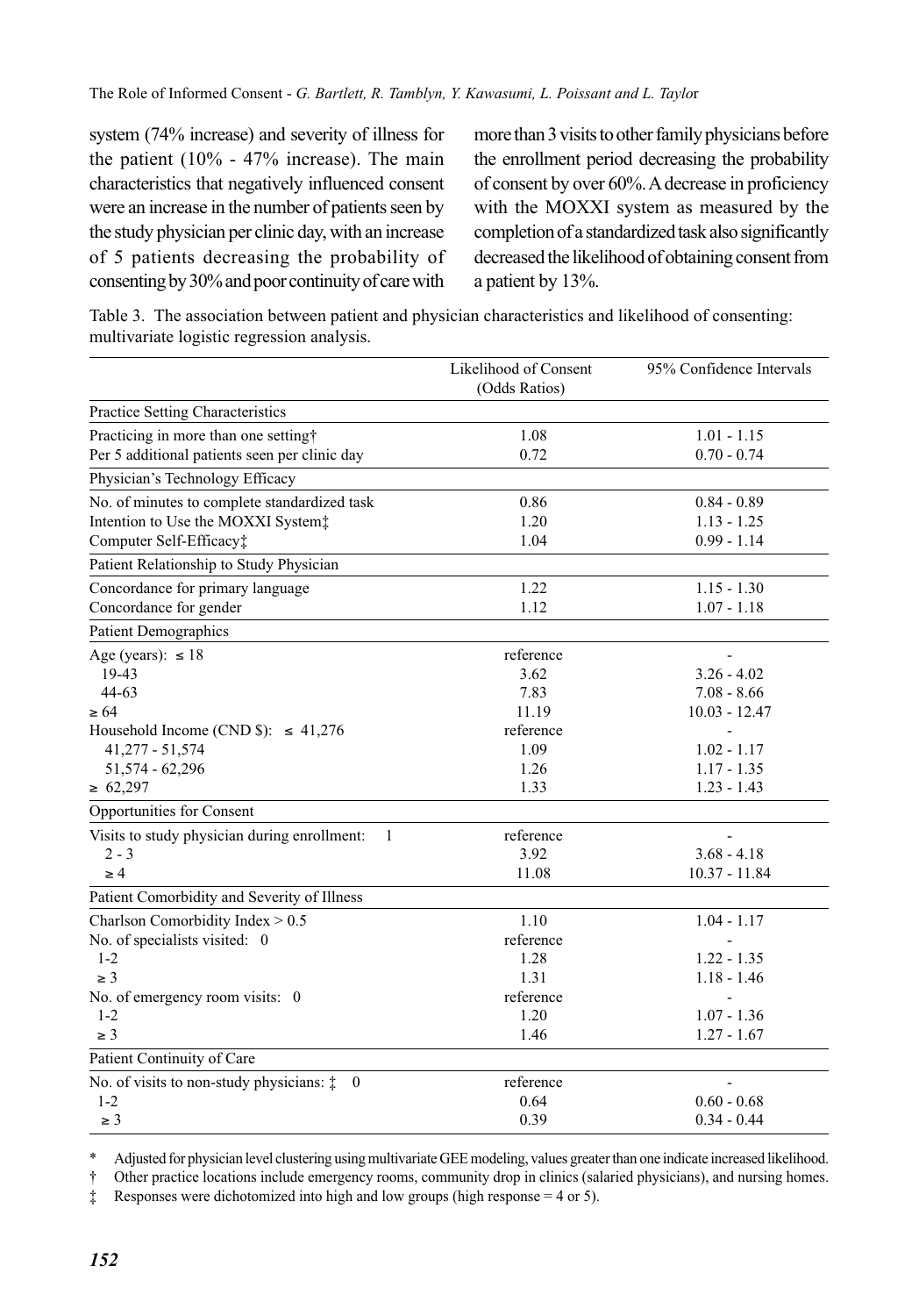To determine if specific patients might refuse consent due to confidentiality issues or a desire to withhold information, a secondary analysis was performed on patients who had medication information available (publicly insured). Patients were included in this analysis if they filled at least one prescription at a community-based pharmacy. Selected characteristics for these 15,004 publicly insured patients are reported in Table 4 and include the number of unique medications dispensed and whether the patient had ever been dispensed a medication to treat mental health problem or a medication with a potential for misuse or abuse. The consent rate for these patients was 31.5% (4,756 patients). Consenting patients were dispensed an average of 48.5 unique medications during the enrollment period compared to 25.3 unique medications for non-participating patients (p<0.0001). Being dispensed two or more unique medications significantly increased the probability of consenting to participate by 40%.

Table 4. Description and association of patients' characteristics and consent status for patients with continuous public drug insurance during enrollment (N=15,004).

| Characteristics*                                                                                         |     | Consented $(\% )$<br>$n=4,756$ | Not Approached or<br>Refused to Consent<br>$(\frac{9}{0})$ n=10,248 |                    | Odds Ratios** | 95% Confidence<br>Interval |
|----------------------------------------------------------------------------------------------------------|-----|--------------------------------|---------------------------------------------------------------------|--------------------|---------------|----------------------------|
| Patients dispensed at least one<br>medication of potential<br>abuse/misuse during enrollment†            |     | $351 \quad (7.4\%)$            | 652                                                                 | $(6.4\%)$          | 0.86          | $0.73 - 1.02$              |
| Patients dispensed at least one<br>medication used to treat mental<br>health problems during enrollment: | 33  | $(0.7\%)$                      | 66                                                                  | $(0.6\%)$          | 0.69          | $0.42 - 1.12$              |
| The number of unique medications<br>dispensed during enrollment: † †                                     |     |                                |                                                                     |                    |               |                            |
| 1                                                                                                        | 132 | $(2.8\%)$                      | 1,180                                                               | $(11.5\%)$         | reference     |                            |
| $2 - 6$                                                                                                  | 443 | $(9.3\%)$                      | 2,929                                                               | $(28.6\%)$         | 0.97          | $0.76 - 1.23$              |
| $7 - 18$                                                                                                 |     | 756 (15.9%)                    |                                                                     | $2,315$ $(22.6\%)$ | 1.40          | $1.10 - 1.77$              |
| >18                                                                                                      |     | $3,425$ (72.0%)                | 3,824                                                               | $(37.3\%)$         | 1.95          | $1.55 - 2.45$              |

\* Measured during the enrollment period.

† Medications of intentional abuse/misuse included opioids (narcotics), barbiturates, benzodiazepines and amphetamines.

‡ Medications used to treat mental health problems included anti-depressants, anti-psychotics and lithium.

†† A medication was counted as one unique prescription as long as the drug and dose remained the same (i.e. 12 refills for 10 mg tablets of Lipitor (r) would only be counted as one medication).

\*\* Adjusted using multivariate GEE modeling for all patient, patient-physician and physician characteristics included in the initial analysis (Table 3) except drug insurance status. The magnitude and significance of all the odds ratios in the initial analyses remained similar except the Charlson Comorbidity Index which became non-significant (OR 0.93; 95% CI 0.85-1.03).

## **Discussion**

This study was a unique opportunity to compare physician characteristics in concert with the characteristics of both participating and nonparticipating patients. We found that higher consent rates were obtained by physicians who saw fewer patients per day (patient flow) and who were more proficient utilizing the technology. Consenting patients were older, sicker, lived in areas with higher household income levels and visited the study physician on a more regular basis. These patients were also more likely to be the same gender as their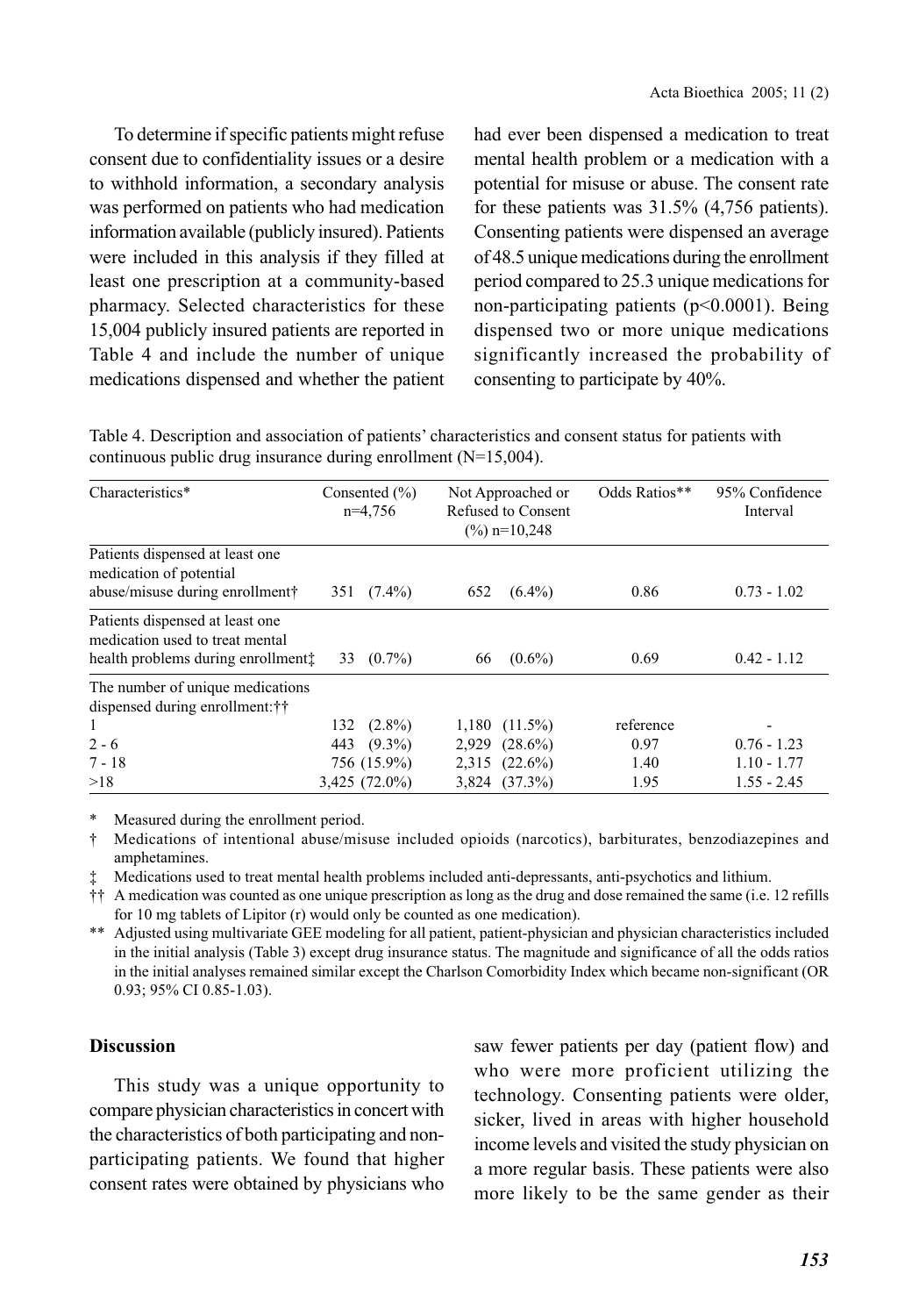physicians and have the same language preference. These findings appear to support the hypothesis that physicians enroll patients when they perceive there to be value-added benefits to patient management, i.e. older patients with more complex prescription drug histories. The strongest predictor of consent was the number of visits the patient made to the study physician. This emphasizes the physician's role in providing the opportunity for patients to consent as well as the physician's perception of their role as the physician most responsible for the care of that patient*(26,41,42)*. Physicians who saw more patients in a day and were not as proficient in utilizing the technology were less likely to obtain consent from their patients. Thus, the importance of the role of the physician in obtaining patient consent is apparent particularly when the range of consent rates is examined by individual physician (9 to 75%, Table 1).

For the patients who did not consent, we are unable to determine if the patient was approached by the physician to obtain consent and declined, or whether the patient was never approached. However, a time and motion study completed by one of the authors (LP) provided evidence that physicians were preferentially selecting patients to approach regarding participation in the project. This study was conducted among 14 physicians participating in the MOXXI project to estimate the time and method by which an integrated drug management system would be used in their clinical practice. Available data on 315 patientphysician encounters indicate that only 45% of the patients were asked to participate in the research project. Of these, 6% refused and 18% requested that the physician ask them again at a later date. The average duration of a clinic visit was 13.9 minutes (sd 8.8 minutes) and approaching patients for consent to participate in the study required, on average, 1.5 minutes (sd 1.3 minutes). Excluding patients who were already participating in the study, a total of 48% of patients were not asked to consent. Anecdotal evidence from physicians indicate that they recruit patients «who are our regular patients» supporting previous expectations that physicians do not seek consent for patients who receive more fragmented care*(26,41,42)*. While a preliminary analysis of the data from the time and motion study indicated that there was no clear association between mean *duration* of the clinical encounters and patient recruitment rates for physicians, our findings indicate that an increase in the *patient flow* (number of patients seen in a day) significantly decreases the probability of obtaining consent (odds ratio 0.72 per 5 additional patients; 95% CI 0.70-0.74).

We attempted to determine whether the use of medications for mental health problems or those that have the potential for abuse or misuse play a role in determining patient consent. From previous studies by Jacobsen et al.*(18)* and Yawn et al.*(17)* that found patients with more sensitive diagnosis or mental health problems were less likely to consent, we expected to find a difference in rate of medication use between consenting and non-consenting patients. However, our study did not have enough patients who were dispensed these types of medications to allow for clinical or statistical significance. Ideally, to examine the role of medications with the potential for misuse or abuse in determining participation, the patterns of use should be evaluated to identify excessive or escalating use over time*(35, 43, 44)*. This would require a far larger sample accrued over a longer period of time than was available for this study. A larger sample would also be necessary to evaluate the medications used to treat mental health problems. In our study, only 88 patients (0,6 %) with public drug insurance were dispensed an anti-depressant, an antipsychotic or a prescription for lithium. These relatively low rates may be due to the age of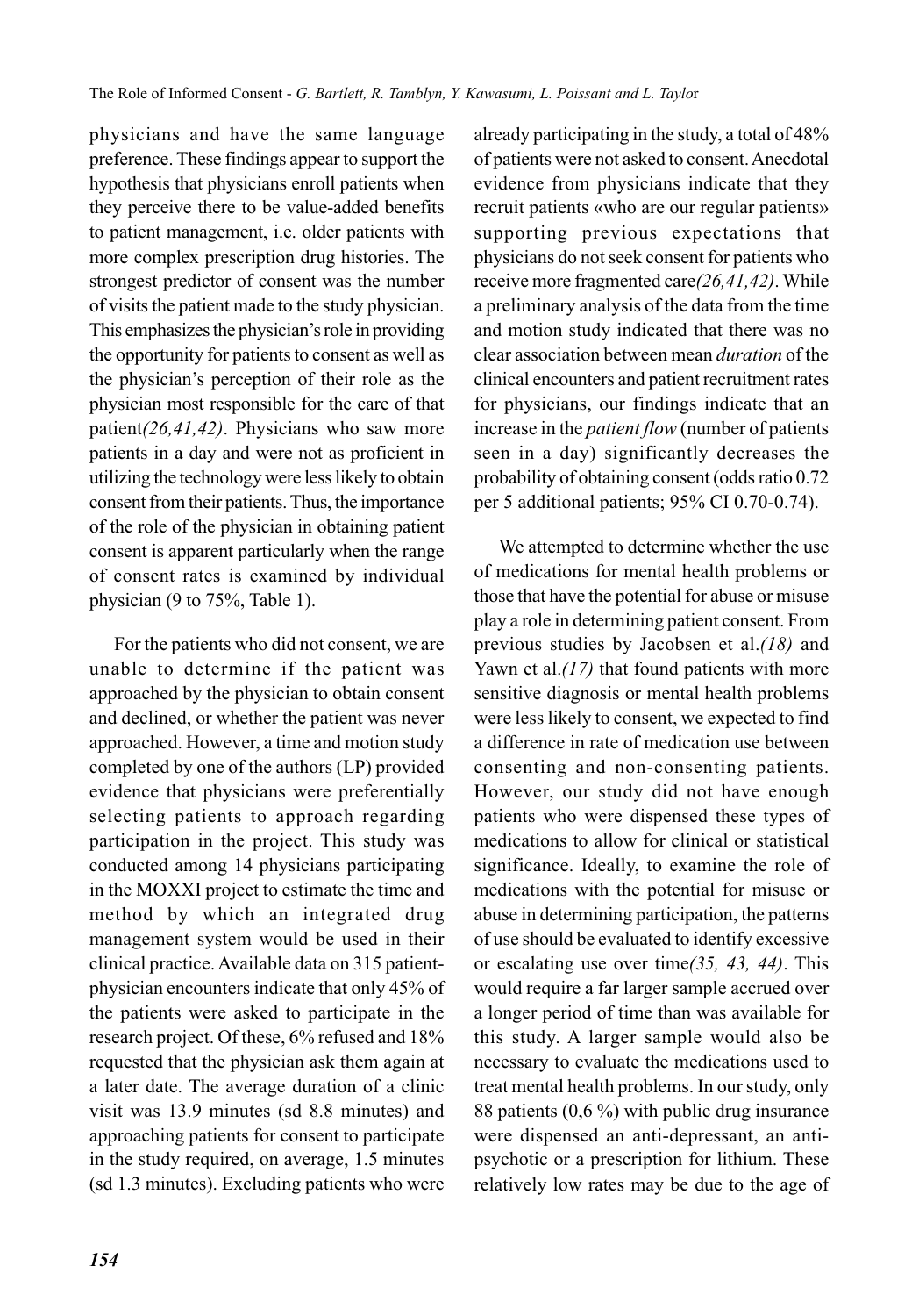the insured population who were mostly greater than 65 years old as well as the geographical location of the pilot study, a suburban area of a large metropolitan city with relatively high socioeconomic status*(45)*. The MOXXI project is currently expanding to include additional physicians and patients from more geographically diverse areas with lower socioeconomic levels. This expansion will allow us to further investigate what, if any, role these medications play in determining patient participation.

Based on the findings of our study, physician and patient characteristics play an important role in determining the probability of patient consent to participate in an electronic prescribing project. More importantly, patients who consent to participate are significantly and systematically different than patients who are not approached or who refuse consent. These non-trivial differences that are often related to important health outcomes would introduce serious bias in any research that was restricted to consenting patients.

While informed consent plays a critical role in the protection of a patient's rights to privacy and confidentiality, there is considerable debate centered on how to best inform patients with respect to the potential use of their data and whether patients must, need or want to provide explicit consent for both clinical care and health care research*(46-51)*. This is a critical issue for public health as adverse drug events are estimated to be the sixth leading cause of mortality in the United States*(52)*. This has created an urgent need for rigorous and systematic post-market surveillance for prescription medications*(53,54)*. Integrated electronic prescribing systems offer an unprecedented opportunity to capture timely information regarding drug safety and quality to address this issue. However this process may be biased if obtaining informed patient consent is required for the use of this patient-specific data. Furthermore, if certain physician characteristics are pivotal in acquiring informed consent, as suggested by our findings, we run the risk of obtaining a technically informed but uneducated consent*(51)*. Future research should focus on new models of patient consent that balance the rights of individuals for privacy and confidentiality with the requirements of public health research.

## **Acknowledgements**

The authors would like to thank Ms. Quynh Nguyen for her clerical assistance and Ms. Teresa Moraga for programming and data analyses. Dr. Bartlett and Dr. Poissant were supported by a New Emerging Team grant from the Canadian Institute of Health Research (CIHR) and the Canadian Heart and Stroke Foundation at the time of this project. Dr. Tamblyn is a CIHR Scientist. Ms. Yuko Kawasumi is supported by a CIHR Doctoral Award. The MOXXI III project was funded by the Canada Health Infostructure Partnerships Program.

## **References**

- 1. Michael Fitzmaurice J, Adams K, Eisenberg JM. Three Decades of Research on Computer Applications in Health Care: Medical Informatics Support at the Agency for Healthcare Research and Quality. *Journal of the American Medical Informatics Association* 2002; 9(2):144-160.
- 2. Committee on Improving the Patient Record. *The Computer-Based Patient Record: An Essential Technology for Health Care*. Washington: Institute of Medicine; 1991.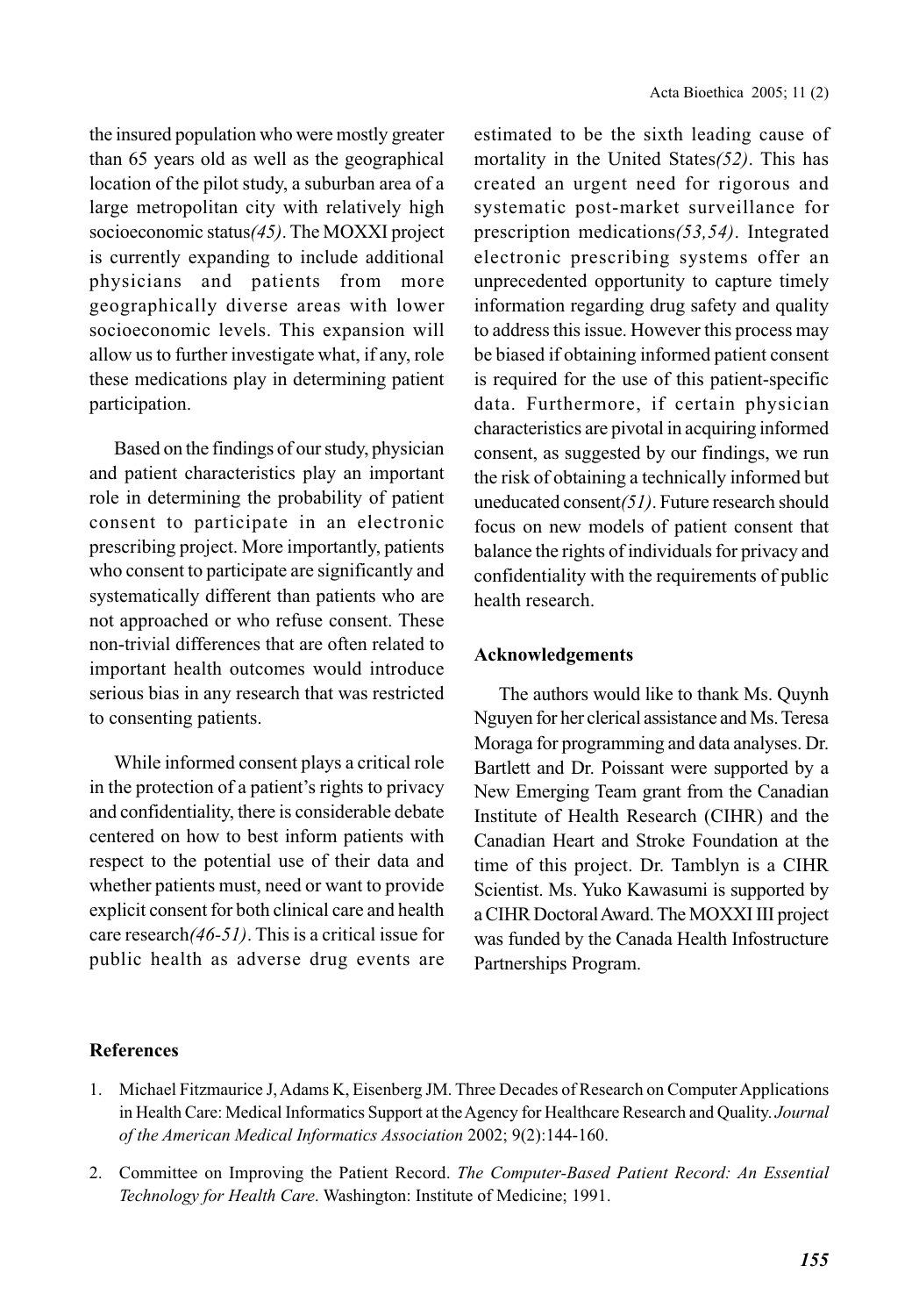The Role of Informed Consent - *G. Bartlett, R. Tamblyn, Y. Kawasumi, L. Poissant and L. Taylo*r

- 3. Rozich JD, Haraden CR and Resar RK. Adverse drug event trigger tool: a practical methodology for measuring medication related harm.[comment]. *Quality & Safety in Health Care* 2003; 12(3):194-200.
- 4. Kaushal R, Shojania KG and Bates DW. Effects of computerized physician order entry and clinical decision support systems on medication safety: a systematic review. *Archives of Internal Medicine* 2003; 163(12):1409-1416.
- 5. Bates DW, Cohen M, Leape LL, Overhage JM, Shabot MM and Sheridan T. Reducing the frequency of errors in medicine using information technology. *Journal of the American Medical Informatics Association* 2001; 8(4):299-308.
- 6. Hunt DL, Haynes B, Hanna SE and Smith K. Effects of computer-based clinical decision support systems on physician performance and patient outcomes: A systematic review. *Journal of the American Medical Association* 1998; 280(15):1339-1346.
- 7. Rind DM, Safran C, Phillips RS, et al. Effect of computer-based alerts on the treatment and outcomes of hospitalized patients. *Archives of Internal Medicine* 1994; 154:1511-1517.
- 8. Bates DW, Leape L, Cullen DJ, et al. Effect of computerized physician order entry and a team intervention on prevention of serious medication errors. *Journal of the American Medical Association* 1998; 280(15):1311- 1316.
- 9. Bates DW, Ebell M, Gotlieb E, Zapp J and Mullins HC. A proposal for electronic medical records in U.S. primary care. *Journal of the American Medical Informatics Association* 2003;10(1):1-10.
- 10. Tamblyn RM, Jacques A, Laprise R, Huang A and Perreault R. The Office of the Future Project. The integration of new technology into office practice: Academic detailing through the super highway. Quebec Research Group on Medication Use in the Elderly. *Clinical Performance and Quality Health Care* 1997; 5(2):104-108.
- 11. Tamblyn R, Huang A, Perreault R et al. The medical office of the 21st century (MOXXI): effectiveness of computerized decision-making support in reducing inappropriate prescribing in primary care. *Canadian Medical Association Journal* 2003; 169(6):549-556.
- 12. Bates DW, Teich JM, Lee J, et al. The impact of computerized physician order entry on medication error prevention. *Journal of the American Medical Informatics Association* 1999; 6(4):313-321.
- 13. Bates DW. Using information technology to reduce rates of medication errors in hospitals. *British Medical Journal* 2000;320:788-791.
- 14. Noffsinger R, Chin S. Improving the delivery of care and reducing healthcare costs with the digitization of information. *Journal of Healthcare Information Management* 2000; 14(2):23-30.
- 15. Monane M, Matthias DM, Nagle BA and Kelly MA. Improving prescribing patterns for the elderly through an online drug utilization review intervention: a system linking the physician, pharmacist, and computer. *Journal of the American Medical Association* 1998; 280(14):1249-1252.
- 16. Delgado-Rodriguez M, Llorca J. Bias. *Journal of Epidemiology & Community Health* 2004; 58(8):635- 641.
- 17. Yawn BP, Yawn RA, Geier GR, Xia Z and Jacobsen SJ. The impact of requiring patient authorization for use of data in medical records research. *Journal of Family Practice* 1998; 47(5):361-365.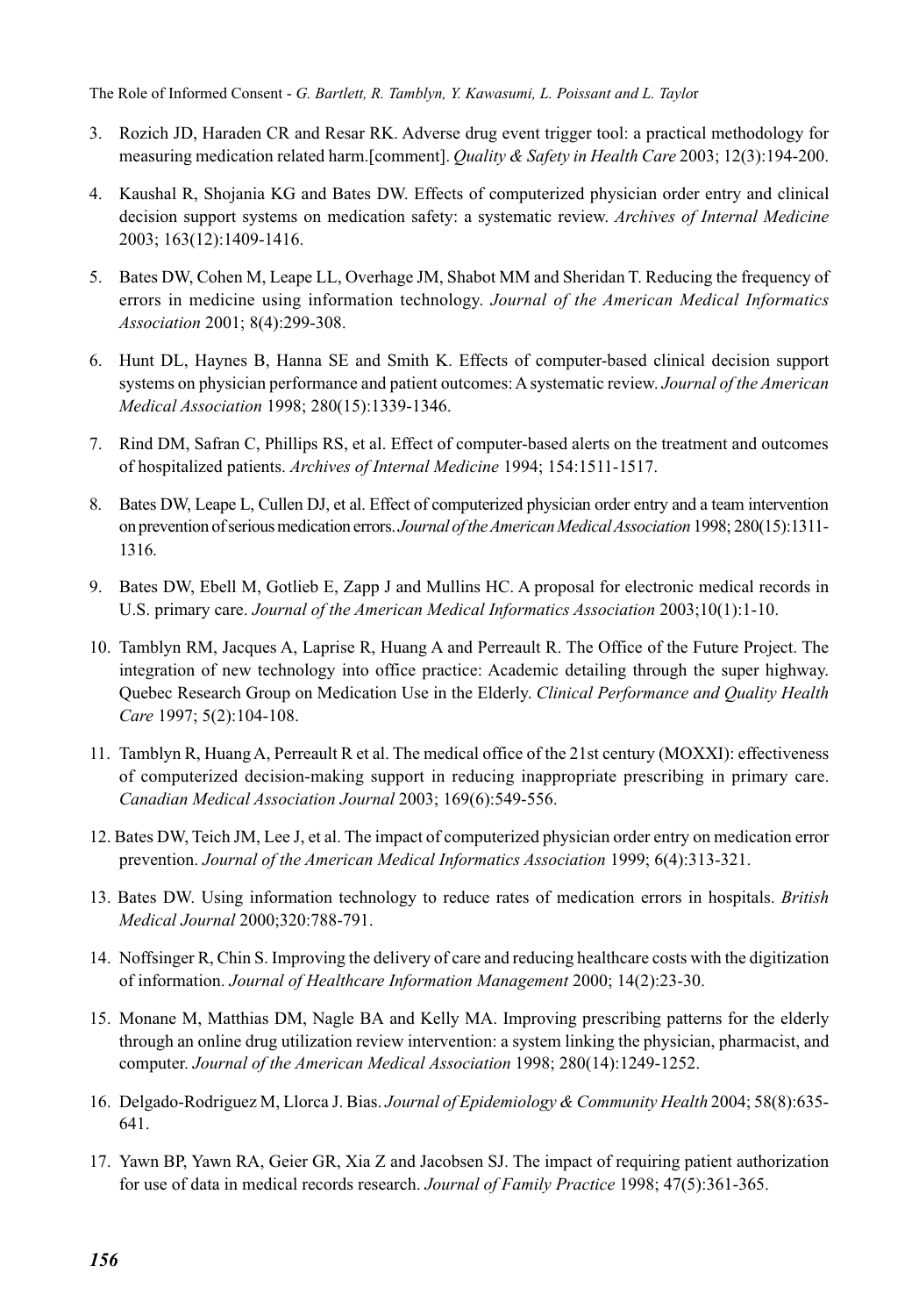- 18. Jacobsen SJ, Xia Z, Campion ME, et al. Potential effect of authorization bias on medical record research. *Mayo Clinic Proceedings* 1999; 74(4):330-338.
- 19. Woolf SH, Rothemich SF, Johnson RE and Marsland DW. Selection bias from requiring patients to give consent to examine data for health services research. *Archives of Family Medicine* 2000; 9(10):1111- 1118.
- 20. Tu JV, Willison DJ, Silver FL, et al. Impracticability of informed consent in the Registry of the Canadian Stroke Network. *New England Journal of Medicine* 2004; 350(14):1414-1421.
- 21. Verity C, Nicoll A. Consent, confidentiality, and the threat to public health surveillance. *British Medical Journal* 2002; 324(7347):1210-1213.
- 22. Cassell J, Young A. Why we should not seek individual informed consent for participation in health services research. *Journal of Medical Ethics* 2002; 28:313-317.
- 23. Bateman BT, Meyers PM, Schumacher HC, et al. Conducting stroke research with an exception from the requirement for informed consent. *Stroke* 2003; 34(5):1317-1323.
- 24. Paterson IC. Consent to cancer registration-an unnecessary burden. (Comments.). *British Medical Journal* 2001; 322(7294):1130.
- 25. Al Shahi R, Warlow C. Using patient-identifiable data for observational research and audit Overprotection could damage the public interest. *British Medical Journal* 2000; 321(7268):1031-1032.
- 26. Hulscher ME, van Drenth BB, Mokkink HG, et al. Barriers to preventive care in general practice: the role of organizational and attitudinal factors. *British Journal of General Practice* 1997; 47(424):711-714.
- 27. Tamblyn RM, McLeod P, Abrahamowicz M, et al. Questionable prescribing for elderly patients in Quebec. *Canadian Medical Association Journal* 1994; 150 (11):1801-1809.
- 28. Adams DA, Nelson RR and Todd PA. Perceived usefulness, ease of use, and usage of information. *MIS Quarterly* 1992; 16:227-247.
- 29. Hendrickson AR, Massey PD and Cronan TP. On the test-retest reliability of perceived usefulness and perceived ease of use scales. *MIS Quarterly* 1993; 17(2):227-230.
- 30. Tamblyn RM, Laprise R, Hanley JA, et al. Adverse events associated with prescription drug cost-sharing among poor and elderly persons. *Journal of the American Medical Association* 2001; 285(4):421-29.
- 31. Charlson ME, Pompei P, Ales KL and MacKenzie CR. A new method of classifying prognostic comorbidity in longitudinal studies: Development and validation. *Journal of Chronic Disease* 1987; 40(5):373-383.
- 32. Deyo RA, Cherkin DC and Ciol MA. Adapting a clinical comorbidity index for use with ICD-9-CM administrative databases. *Journal of Clinical Epidemiology* 1992; 45(6):613-619.
- 33. Wilchesky M, Tamblyn RM and Huang A. Validation of diagnostic codes in medical services claims data. *Canadian Journal of Clinical Pharmacology* 2001; 8(1):39.
- 34. Tamblyn R, Abrahamowicz M, Brailovsky C, et al. The association between licensing examination scores and resource use and quality of care in primary care practice. *Journal of the American Medical Association* 1998; 280(11):989-996.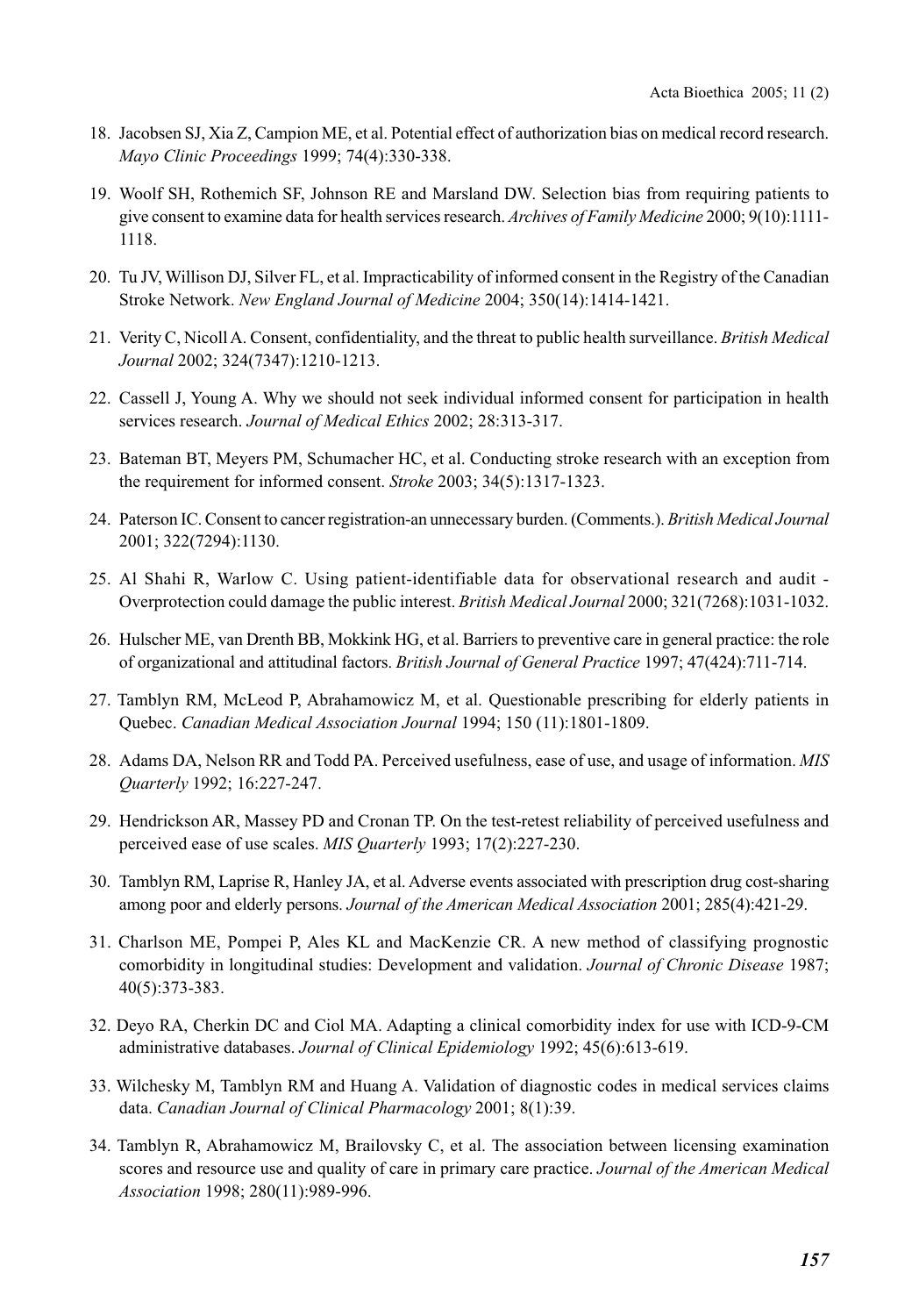The Role of Informed Consent - *G. Bartlett, R. Tamblyn, Y. Kawasumi, L. Poissant and L. Taylo*r

- 35. Longo LP, Parran T, Jr., Johnson B and Kinsey W. Addiction: part II. Identification and management of the drug-seeking patient. *American Family Physician* 2000; 61(8):2401-2408.
- 36. Longo LP, Johnson B. Addiction: Part I. Benzodiazepines-side effects, abuse risk and alternatives. *American Family Physician* 2000; 61(7):2121-2128.
- 37. Tamblyn RM, Reid T, Mayo N, et al. Using medical services claims to assess injuries in the elderly: the sensitivity of diagnostic and procedure codes for injury ascertainment. *Journal of Clinical Epidemiology* 2000; 53(2):183-194.
- 38. Levy AR, Tamblyn RFD, McLeod P and Hanley J. Coding accuracy of hospital discharge data for elderly survivors of myocardial infarction. *Canadian Journal of Cardiology* 1999; 15(11):1277-1282.
- 39. Tamblyn RM, Lavoie G, Petrella L and Monette J. The use of prescription claims databases in pharmacoepidemiological research: The accuracy and comprehensiveness of the prescription claims database in Quebec. *Journal of Clinical Epidemiology* 1995; 48(8):999-1009.
- 40. Régie de l'assurance-maladie du Quebec. *Statistiques Annuelles*. Quebec: Regie de l'assurance-maladie du Quebec; 2000: 46-48.
- 41. Tamblyn RM, McLeod PJ, Abrahamowicz M and Laprise R. Do too many cooks spoil the broth? Multiple physician involvement in medical management and inappropriate prescribing in the elderly. *Canadian Medical Association Journal* 1996; 154(8):1177-1184.
- 42. Kroenke K, Pinholt EM. Reducing polypharmacy in the elderly: A controlled trial of physician feedback. *Journal of the American Geriatric* Society 1990; 38:31-36.
- 43. Bartlett G, Abrahamowicz M, Tamblyn R, et al. Longitudinal patterns of new benzodiazepine use in the elderly. *Pharmacoepidemiology and Drug Safety* 2004; 13(10):669-82.
- 44. Tamblyn R, Abrahamowicz M. Drug utilization patterns. In: Armitage P, Coulton T, eds. *Encyclopedia of Biostatistics*. West Sussex: John Wiley & Sons Ltd.; 1998: 1235-1247.
- 45. Narrow WE, Regier DA, Norquist G, Rae DS, Kennedy C and Arons B. Mental health service use by Americans with severe mental illnesses. *Social Psychiatry & Psychiatric Epidemiology* 2000; 35(4):147- 155.
- 46. Upshur RE, Goel V. The health care information directive. *BMC Medical Informatics and Decision Making* 2001; 1(1):1.
- 47. Wynia MK, Coughlin SS, Alpert S, et al. Shared expectations for protection of identifiable health care information: Report of a national consensus process. *Journal of General Internal Medicine* 2001; 16(2);100-111.
- 48. Denley I, Smith SW. Privacy in clinical information systems in secondary care. *British Medical Journal* 1999; 318:1328-1331.
- 49. Upshur REG, Morin B, Goel V. The privacy paradox: laying Orwell's ghost to rest. *Canadian Medical Association Journal* 2001; 165(3):307-309.
- 50. O'Connor AM, Rostom A, Fiset V, et al. Decision aids for patients facing health treatment or screening decisions: Systematic review. *British Medical Journal* 1999; 319:731-734.